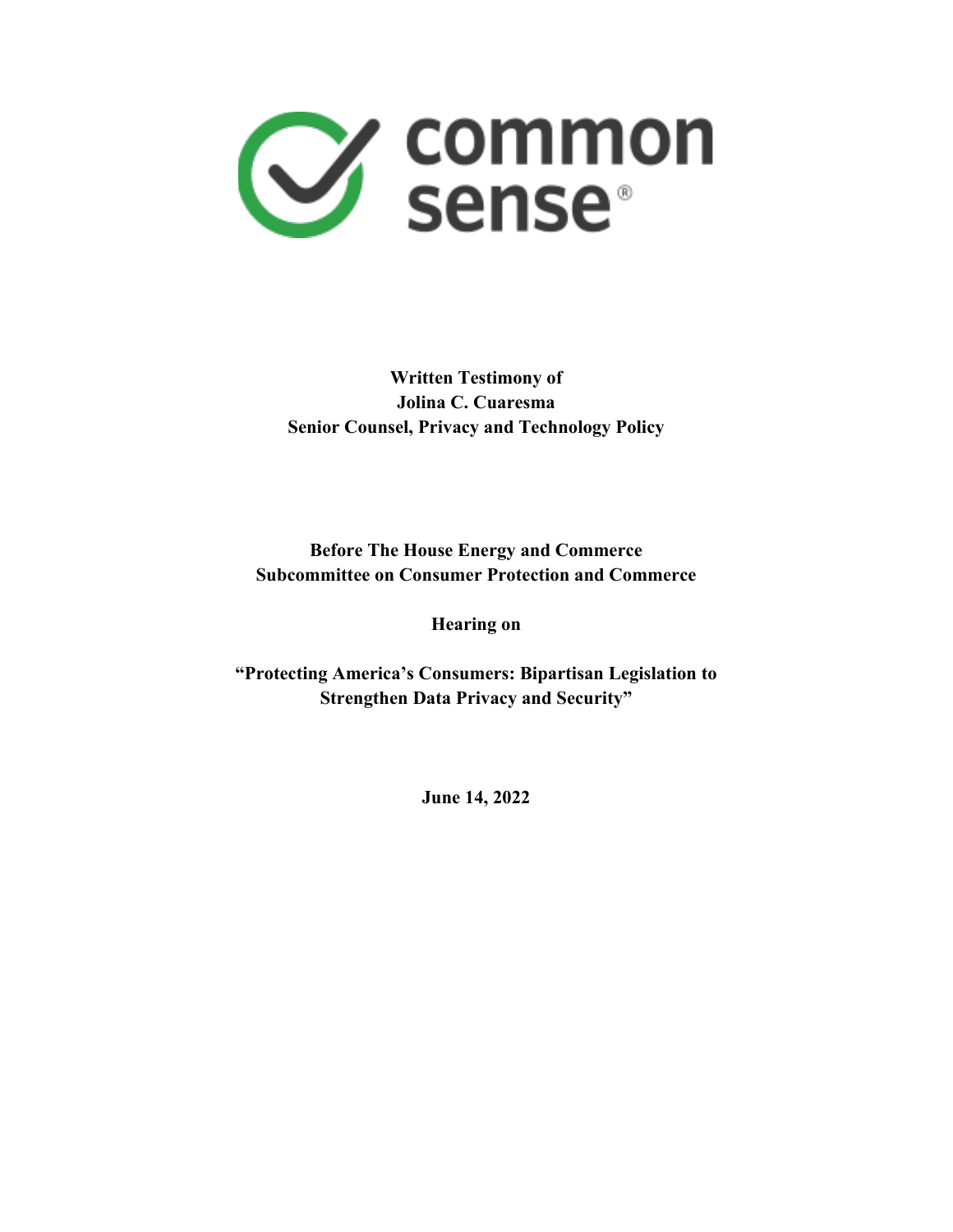#### **I. Introduction**

Good morning, Chair Pallone, Ranking Member McMorris Rogers, Chair Schakowsky, Ranking Member Bilirakis, and members of the Subcommittee. I am Jolina Cuaresma, Senior Counsel for Privacy and Technology Policy at Common Sense Media. Thank you for inviting me to testify this morning on this bipartisan legislative proposal that seeks to strengthen data privacy and security.

On behalf of Common Sense Media, and its Co-Founder and CEO Jim Steyer, I believe that this committee, your counterpart in the Senate, and this Congress should do everything within your power, this year, to reach a historic agreement on comprehensive data privacy legislation, including strong protections for minors. We believe that the American Data Privacy Protection Act Draft (ADPPA Draft) lays the groundwork for achieving this goal. It is bipartisan and bicameral. It establishes important data protections with regard to civil rights. And it seeks to minimize the collection and sharing of minors' data, which we have long maintained is the first and most important step to reducing online harms to kids and teens.

We understand that this draft reflects a compromise, as is necessary in the legislative arena, and we appreciate how hard members of the House and Senate, on both sides of the aisle, have worked to get to this point. At the same time, it is our expectation that the Committee will seriously consider changes that we, and other organizations, are proposing to help this legislation better achieve its stated objectives. But there is no question that now is the time, once and for all, for Congress to come together to pass a strong national data privacy and security bill.

#### **II. My Professional Background and Common Sense Media**

I have undergraduate degrees in Finance and Economics, a J.D., and an LL.M in Advocacy. My background in business includes earning the highest distinction from GE's Financial Management Program. I have a 20-year legal career that spans private practice, government, and academia. While an enforcement attorney, and later a regulatory counsel, I represented clients in matters involving the U.S. Department of Justice, the Securities Exchange Commission, FINRA, and the Consumer Financial Protection Bureau. As a federal regulator, I conducted investigations and brought enforcement actions, helped build the nation's first supervisory program over nondepository institutions, and had a lead role drafting regulations under the Dodd-Frank Act. While in academia, I helped run the Federal Legislation Clinic at Georgetown Law Center, where I also taught classes on statutory implementation. Along with other Georgetown and MIT professors, I co-taught a joint legislative drafting course where teams of law and computer science students resolved public policy concerns arising from the use of emerging technologies.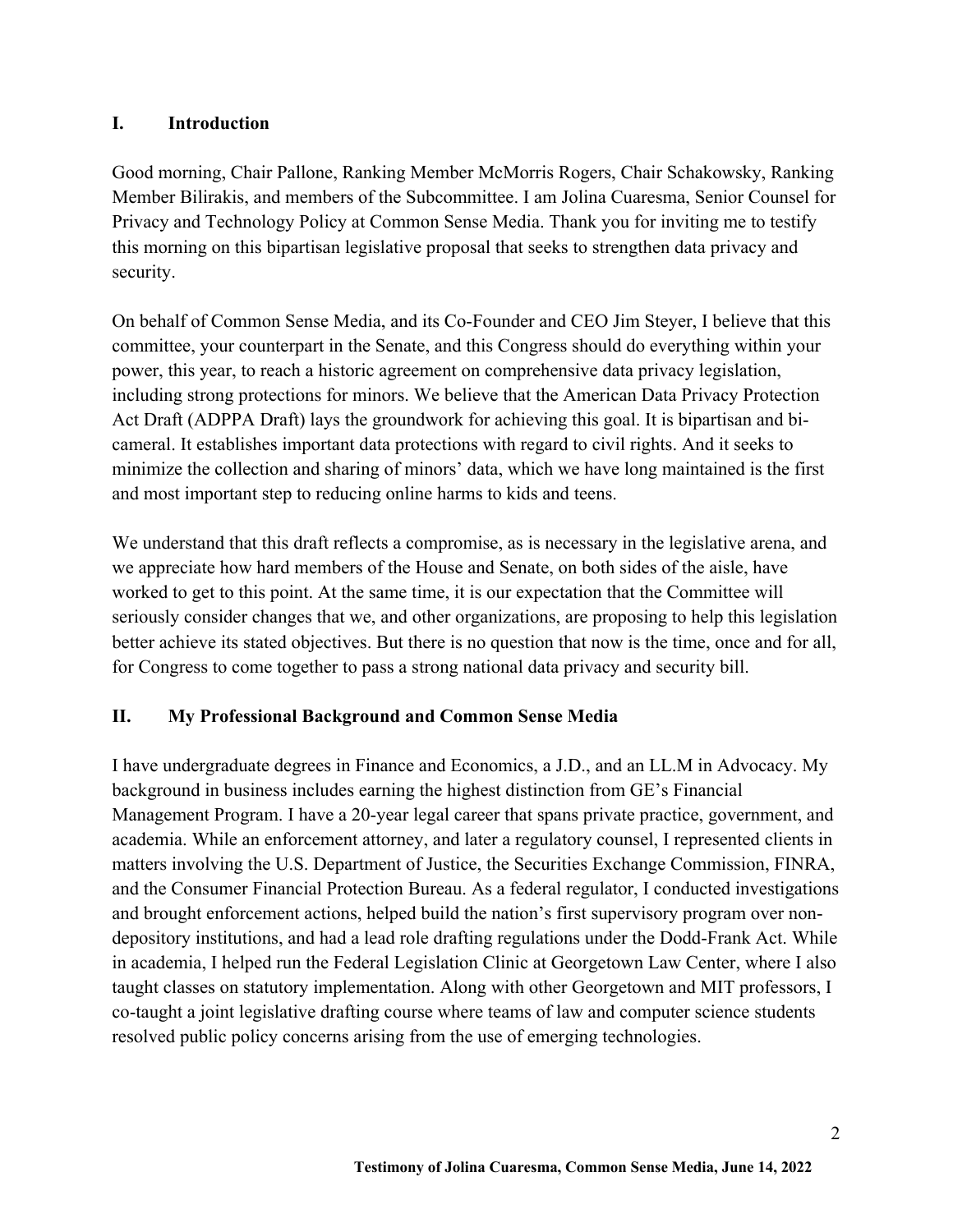Since 2017, I have been an adjunct professor at University of California, Berkeley School of Law, where I teach a seminar on regulatory oversight. Beginning in 2019, I have served as a coauthor for two consumer protection treatises that are published by Thomson Reuters. Over the course of my career, I have worked on matters involving constitutional law (e.g., separation of powers and fourth amendment jurisprudence) and a range of federal law (e.g., securities, corporate governance, and consumer protection).

I am privileged to now use my background on behalf of Common Sense, America's leading organization dedicated to helping kids and families harness the power of media and technology as a positive force in kids' lives. We reach 125 million households annually with our ageappropriate media ratings and reviews, and our award-winning Digital Citizenship Curriculum is the most comprehensive K-12 offering of its kind in the education field. We have more than 1.2 million registered educators using our digital citizenship resources, and more than 70% of U.S. schools are Common Sense Media members. Our curriculum teaches kids, parents, and educators how to make smart and responsible choices online.

Common Sense also plays a leading role on online privacy and security issues by communicating directly with leaders of American tech firms at the highest levels. And our policy advocacy and research departments are widely regarded as independent and trusted voices for kids on privacy, platform accountability, and connectivity issues. Common Sense has been honored to appear as a witness before this Committee on several occasions for both the majority and the minority.

As an attorney working at a children's advocacy organization and as a mom, my job responsibilities dovetail with my parental duties. As a single parent to a teenager who uses social media platforms, I could not be a more committed member of Common Sense's policy advocacy program with its track record of championing federal and state laws that protect children.

It is my privilege to use this background to offer the following analysis and comments on the ADPPA Draft. In my testimony today, I outline sections of the draft that provide much-needed data protections and merit Congress' approval, and I also discuss areas of the draft that require strengthening in order to better achieve your stated objectives.

#### **III. The ADPPA Draft is a Significant Step Forward from the Status Quo.**

Internet regulations are overdue and the ADPPA Draft contains a number of much-needed consumer protections. For example, section 204 prohibits firms collecting, processing, and transferring "sensitive covered data" without first obtaining an individual's affirmative consent. If enacted, the section would establish an opt-in regime for a broad scope of sensitive information. Notably, the legislative proposal defines the term "sensitive covered data" to include no fewer than 16 categories of information. It also anticipates technological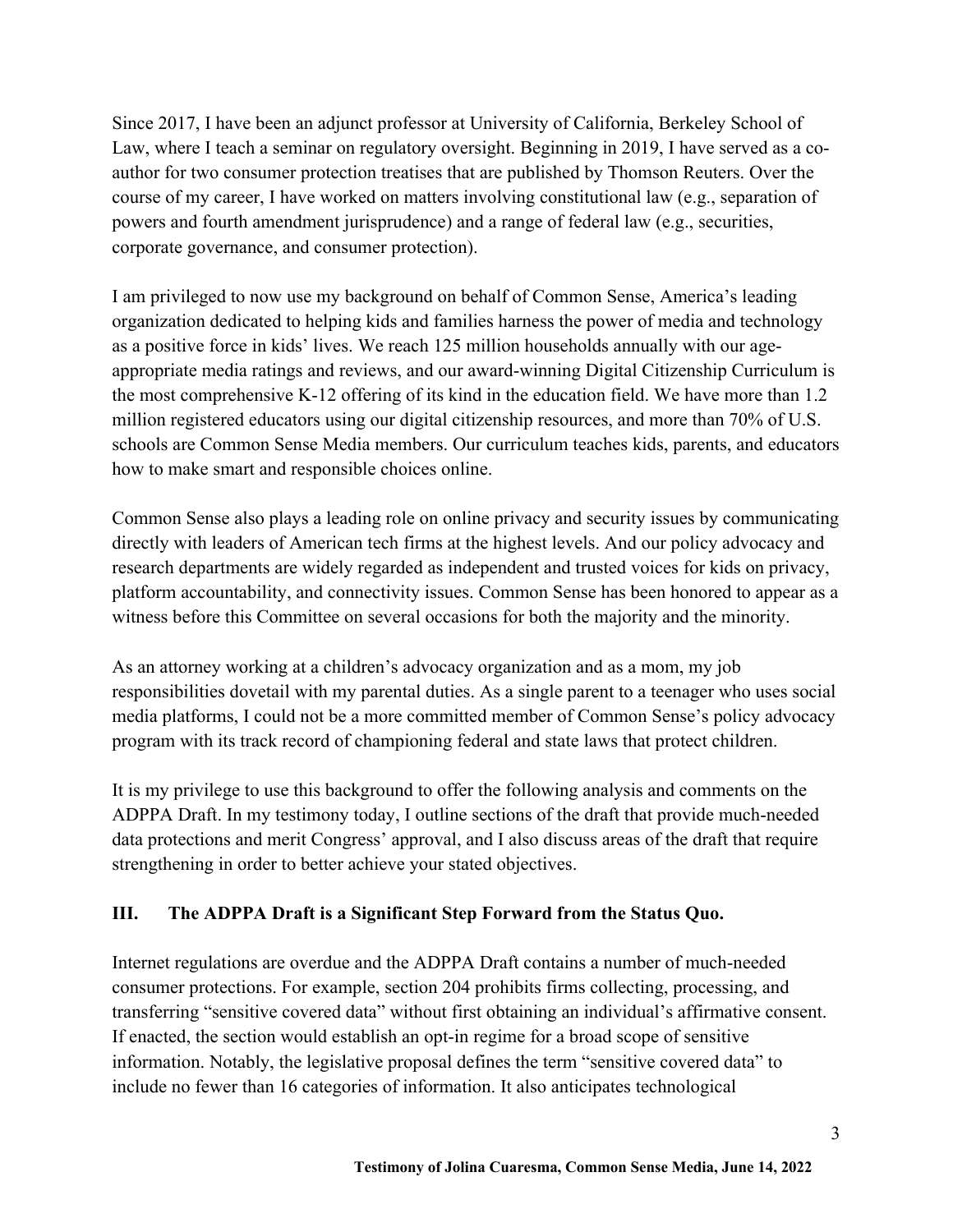advancements. Section 2(22)(B) grants the Federal Trade Commission (Commission) rulemaking authority to define any additional category of sensitive data that should be similarly protected. Moreover, the ADPPA Draft makes it mandatory for tech firms to minimize their data collection to what is "reasonabl[e]" and to disclose their data use practices. The legislative proposal also grants both the Commission and state attorneys general enforcement authority under the statute.

For purposes of my testimony here today, I will limit my comments to the sections of the ADPPA Draft that are most relevant to children and teens.

## **A. Kids and Teens are Entitled to Online Protection and Safety.**

Stronger privacy protections are not the only thing needed to make the internet safer and healthier for minors, and Common Sense believes Congress should address other aspects of platform accountability as well. But stronger privacy protections are the first step and a key step to reducing well-known online harms to minors.

Children should be allowed to grow up, to go from tweens to teenagers to young adults, without worrying about a permanent record of typical youthful indiscretions or the collection of their every thought and "like." Yet, our youth spend increasing amounts of time on sites that automatically capture their data, while at the same time they face pressure to share extremely personal and sensitive information about themselves and their peers, and to view this as common. One survey found that almost 25% of minors, ages 9 to 12, and about 33% of those aged 13 to 17, believe that sharing sexually explicit content was normal for their age group.<sup>1</sup>

In addition to inappropriate sharing, kids and teens are routinely exposed to harmful content. Consider these sobering statistics that describe the current world in which our children live.<sup>2</sup>

- **By the time a child reaches 13, an ad tech firm has compiled over 70 million data points on that child.** The information, which includes the websites visited, what content was viewed, and for how long, is used to sort kids into target ad groups.
- **In 2019, Facebook categorized nearly 1 million kids under 18 as being interested in alcohol and 740,000 as interested in gambling.** This reflects that the company's business model is based on child exploitation and subjecting kids to harmful content.

<sup>&</sup>lt;sup>1</sup> Self-Generated Child Sexual Abuse Material: Youth Attitudes and Experiences in 2020, Thorn and Benenson Strategy Group, (Nov 2021).

<sup>2</sup> Katie Joseff, *Behavioral Advertising Harms: Kids and Teens, Common Sense Media*, Common Sense Media (Feb. 2022); Katie Joseff, *List of Social Media Harms*, Common Sense Media (Dec. 2021).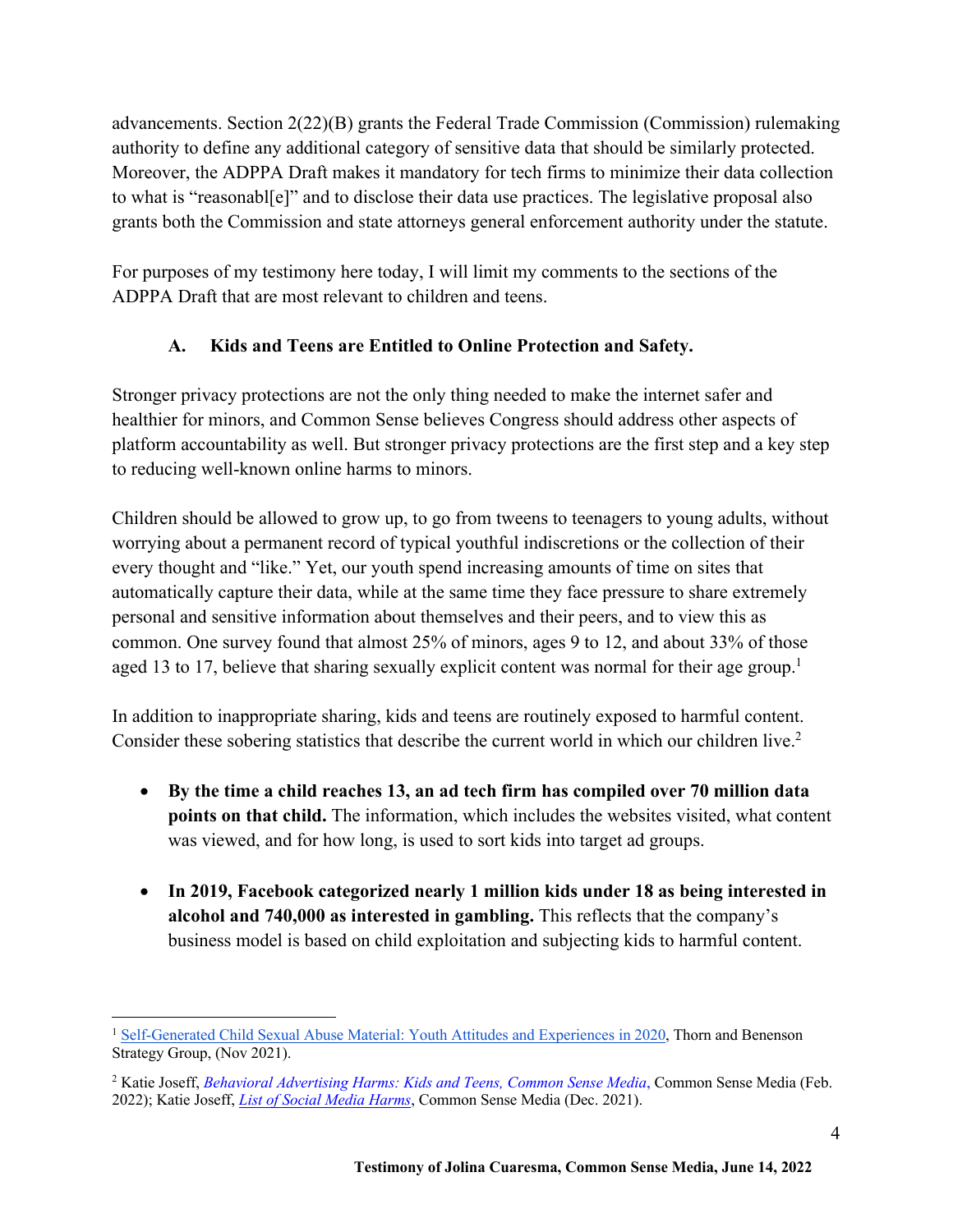• **During the first year of the pandemic, 85% of YouTube videos included ads targeting kids aged 0 to 8.** One in five of these videos were not age appropriate and contained images of drugs, alcohol, violence, or sexual content.

The statistics around child sexual abuse are sickening, made even more so because some tech firms profit from it.3

- **One in four children between the ages of 9 and 17 have had a sexual encounter with an adult online.** Roughly one in five are between the ages of 9 and 12.
- **In a single year, from 2019 to 2020, "self-generated" child sexual abuse online content jumped 80%.** An overwhelming majority of these victims are girls ages 11 to 13 who have frequently been coerced into sharing images or videos of themselves on live streaming sites.

When tech firms are willing to profit from child sexual exploitation, it should come as no surprise that they are willing to place "profits over people." This is not hyperbole. Meta Whistleblower Frances Haugen, who has testified in the House and the Senate, risked her own personal safety to provide uncontroverted evidence that we cannot trust firms to regulate themselves. She provided countless documents making clear that senior corporate leadership knew their social media platforms, Facebook and Instagram, routinely exposed teens to harmful conduct.4 Despite this, in an effort to increase ad revenue, the company changed its algorithms in 2018 to boost user engagement. How did it do this? By increasing the promotion of harmful content such as "civic misinfo, civic toxicity, health misinfo, and health antivax content."5 This is just one important reason why reducing the amount of minors' online data that is collected and shared can reduce some of the online harms they experience today.

#### **B. Current Law Fails to Provide Children Commonsense Protections.**

In 1998, when Congress passed the Children's Online Privacy Protection Act (COPPA), kids did not have the social media that they have today. Friendster did not come online until 2003, followed by Facebook in 2006, Instagram in 2010, and Snapchat in 2011. COPPA was seven years old before people shared videos online — YouTube did not launch until 2005 — and

 $3$   $Id$ .

<sup>4</sup> *Facebook Knows Instagram is Toxic for Teen Girls, Company Documents Show*, WALL ST. J. (Sept.14, 2021) (reporting that one in five teens say that Instagram makes them feel worse about themselves); *Teen mental health deep dive*, WALL ST. J. (Sept. 29, 2021) (reporting that internal research reflected that among teens who reported suicidal thoughts, 13% of British and 6% of American teenagers traced the desire to kill themselves to Instagram).

<sup>5</sup> *Five points for anger, one for a 'like': How Facebook's formula fostered rage and misinformation*, WASH. POST (Oct. 26, 2021).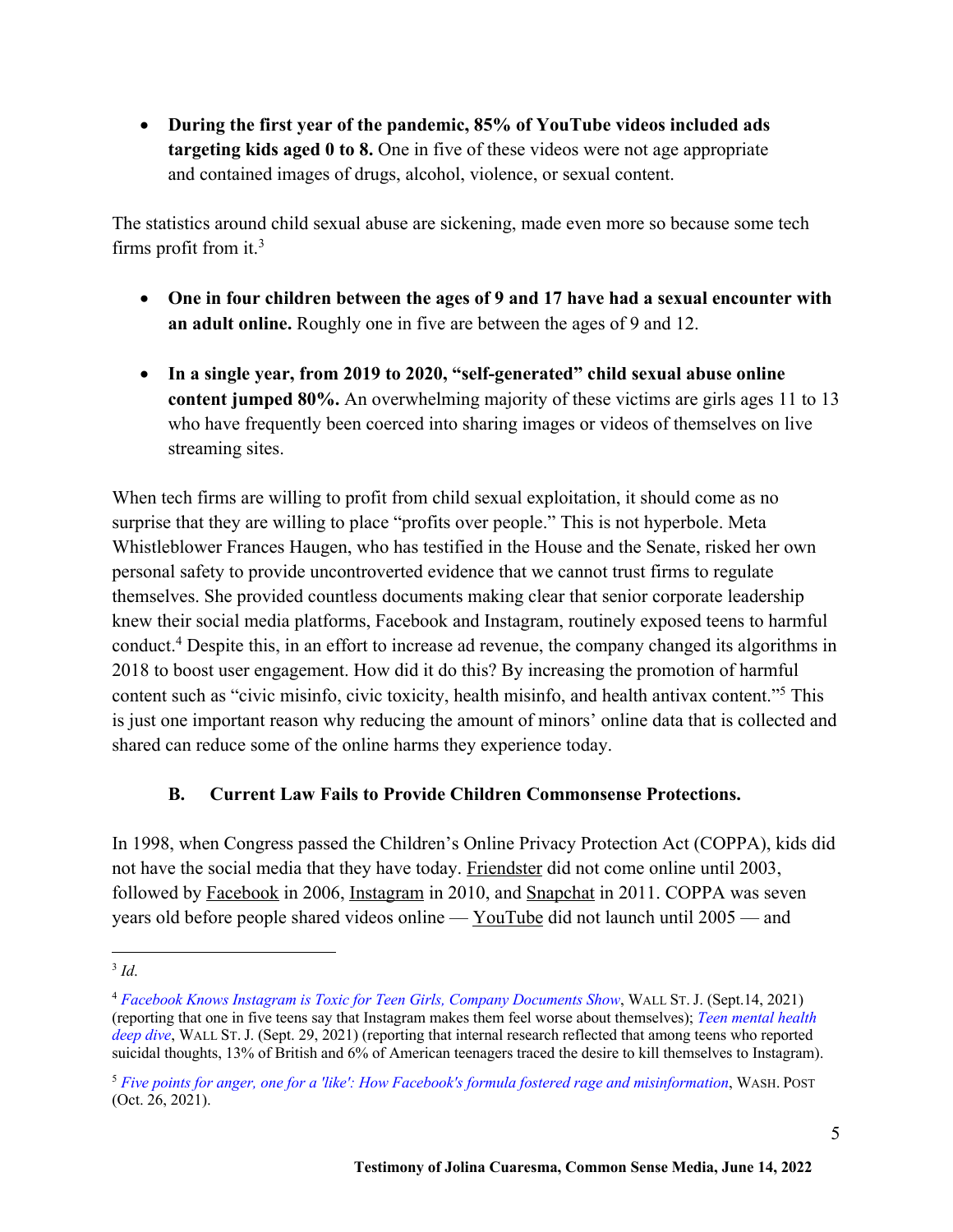twenty years passed before short-form videos exploded in popularity with TikTok's release in 2018. Nearly 25 years have passed since COPPA's enactment, and during this time, the exponential growth in computing power has allowed these social media companies and other firms to collect ever larger data sets containing millions of data points about individuals, leading us into the era of "Big Data."6

Yet, during all this time, Congress has not provided children new privacy and safety protections. For years, civil society groups, parents, and lawmakers have tried to pressure tech companies to change their practices. Lawmakers' attempts at passing commonsense legislation have come in fits and starts. House and Senate subcommittees and committees have held hearing after hearing about online harms to children.<sup>7</sup> Kids and teens, and their families, are fed up with waiting any longer.

## **C. While This Bipartisan Legislative Proposal Offers Sorely-Needed Commonsense Protections for Children and Teens, Key Sections Must Be Strengthened.**

### **1. Obtaining Privacy Protections for Kids under 17 Would be a Watershed Moment.**

As mentioned above, the ADPPA Draft creates an opt-in regime for "sensitive covered data,"<sup>8</sup> which is defined to include over a dozen protected categories, including any "[i]nformation of an

<sup>6</sup> *Big Data: A Tool for Inclusion or Exclusion?*, Federal Trade Commission Report (Jan. 2016) (last visited June 12, 2022). Big data has often been characterized as having volume (refers to the vast quantity of data), velocity (refers to the speed at which new data can be accumulated), and variety (the breadth of data), with each growing at a rapid rate. *Id*.

<sup>7</sup> *See e.g.*, *Kids Online During COVID: Child Safety During an Increasingly Digital Age*, Before the Subcomm. on Consumer Protection and Commerce, 116Cong. (2021); *Holding Big Tech Accountable: Targeted Reforms to Tech's Legal Immunity*, Before the Subcomm. on Communications and Technology, 117 Cong. (2021); *Toxic Marketing Claims and Their Dangers*, Before the Subcomm. on Consumer Protection, Product Safety, and Data Security, 117 Cong. (2021); *Protecting Kids Online: Facebook, Instagram, and Mental Health Harms*, Before the Subcomm on Consumer Protection, Product Safety, and Data Security, 117 Cong. (2021); *Protecting Kids Online: Testimony from a Facebook Whistleblower*, Before the Subcomm on Consumer Protection, Product Safety, and Data Security, 117 Cong. (2021); *Protecting Consumer Privacy*, Before the Comm on Commerce, Science, and Transportation, 117 Cong. (2021*); Protecting Kids Online: Snapchat, TikTok, and YouTube*, Before the Subcomm on Consumer Protection, Product Safety, and Data Security, 117 Cong. (2021); *Protecting Kids Online: Instagram and Reforms for Young Users*, Before the Subcomm on Consumer Protection, Product Safety, and Data Security, 117 Cong. (2021); and *Disrupting Dangerous Algorithms: Addressing the Harms of Persuasive Technology*, Before the Subcomm on Communications, Media, and Broadband, 117 Cong. (2021).

<sup>8</sup> Section 204 requires a tech firm to obtain an individual's affirmative express consent before collecting, processing, or sharing any "sensitive covered material," which is defined to include information belonging to "individuals under 17." It is unclear, however, whether the legislative proposal contemplates allowing a 15-year-old individual to provide consent. Moreover, the ADPPA Draft does not make clear whether it or COPPA would control for individuals under 13. We encourage the committee to address these issues.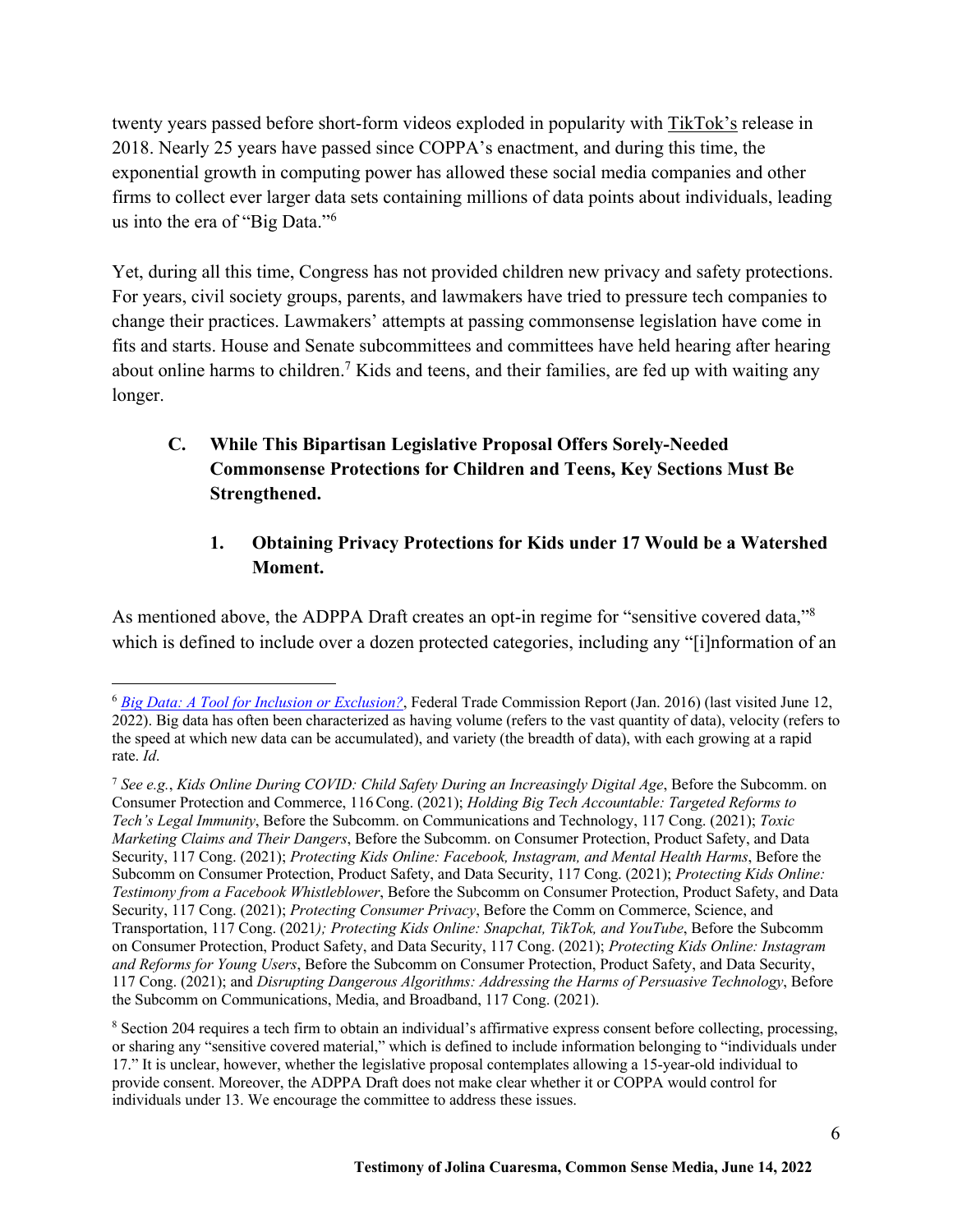individual **[**under the age of 17**]**."9 For years, children's advocacy groups, including Common Sense, have argued that all data about minors is sensitive, and we urge the committee to modify the bracketed to text to the age of consent to include all 17 year olds. If enacted, this section would provide a substantial upgrade to COPPA, where protections end when a child turns 13.

#### **2. Prohibiting Targeted Advertising is a Key Component to Protecting Kids' Online Safety.**

With few limitations, companies can track and profile children and teens and subject them to behavioral ads that are often disguised as other "real" online content.<sup>10</sup> I know that Adtech firms have long tracked nearly every aspect of my teenager's online activities. They collect seemingly mundane information: the strike of a key or a click of the mouse as she uses her laptop, cross tracking the information to the taps and swipes when she's on her smartphone. Given my daughter's age and her internet usage, a *single* Adtech firm likely has upwards of 100 million data points. And there are many such firms, and each with the same goal: to make predictions about kids based on the large data sets collected. With artificial intelligence (i.e., machine learning), firms identify patterns in my child's online activity and use them to build a behavioral profile on her. Then using automated algorithmic decision-making,<sup>11</sup> a computer determines the digital ads it believes are more likely to pique her curiosity. Whether she clicks on an ad or not – that is just another data point collected and analyzed to make further refinements to her profile.

The human brain is not fully developed until 25. This means that my teen's prefrontal cortex  $$ the part of her brain that controls emotional maturity, self-image, and judgment — has another decade or so to go. Until then, neuroscience finds that she is not yet mature enough to make informed decisions and she shouldn't be subjected to targeted marketing. As a lawyer, there is limited legal recourse in shielding her from companies' invasive practices. As a mom, I know that my other options — repossess her laptop and phone, change the WiFi password — are impractical and feel punitive. They risk isolating her from friends. Moreover, the Adtech firms would still collect millions of data points, even if she to use the internet only for schoolwork. Her teachers don't use textbooks; instead, they post class materials to the course website, where they also provide links to other online resources. The pandemic further accelerated the widescale adoption of using the internet for nearly every aspect of learning. When her public school adopted remote-learning, teachers began requiring students to upload homework assignments to

 $9$  Section 2(22)(A)(xv).

 $10$  Under the Children's Online Privacy Protection Act, a company must obtain a parent's consent before collecting, using or disclosing the personal information of children online.

 $11$  An "algorithm" is basically a precise set of instructions or procedures to achieve a given task. An "automated" algorithm," does not require human involvement to complete.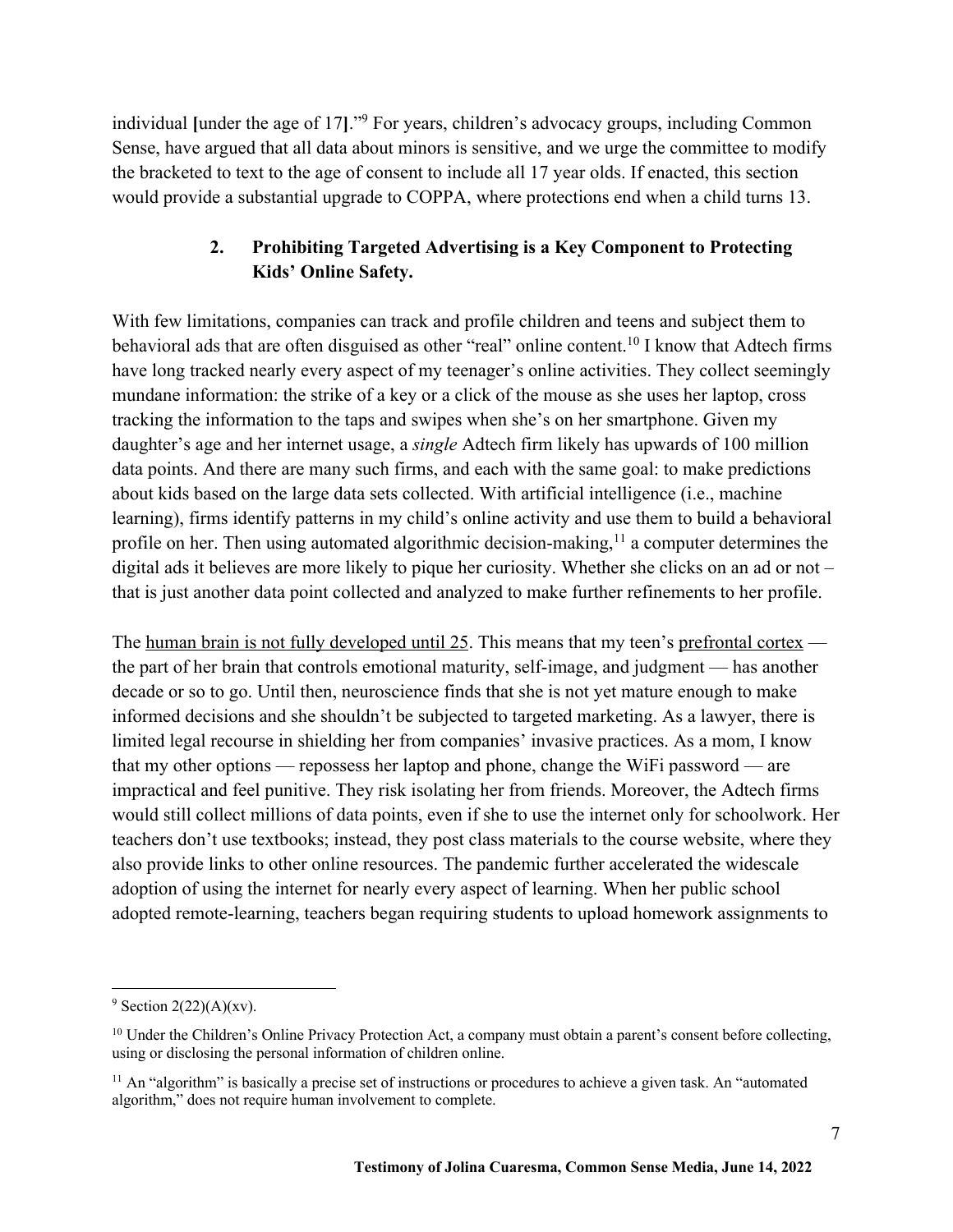the Ed tech platform Canvas. And even with the move back to in-person learning, the practice didn't return to handing in assignments in class.<sup>12</sup>

Given the lack of real options, a ban on marketing to kids in the ADPPA Draft is a welcomed development.<sup>13</sup> Section 205(a) provides:

A covered entity shall not engage in targeted advertising to any individual under the age of 17 if the covered entity has **[actual knowledge]** that the individual is under [that age].

However, whether this ban would effectively protect children turns on the definition of "targeted advertising" under section  $2(26)$ . Notably, section  $2(26)(A)$  establishes the category of online ads that cannot be marketed directly to children while section 2(26)(B) lists the categories of ads that companies may continue to use.

Section 2(26)(A) defines "targeted advertising" to mean:

[D]isplaying to an individual . . . an online advertisement that is selected based on known or predicted preferences, characteristics, or interests derived from . . . data collected over time or across third party websites or online services about the individual.

Accordingly, the ADPPA Draft would make third-party advertising unlawful. However, this outcome is unclear based on the ad categories "not include[d]" as unlawful under section  $2(26)(B)(i)-(iii)$ :

- (i) advertising or marketing to an individual in response to the individual's specific request for information or feedback;
- (ii) first-party advertising based on an individual's visit into and purchase of a product or service from a brick-and-mortar store, or visit to or use of a website or online service that offers a product or service that is the subject of the advertisement; [or]

<sup>&</sup>lt;sup>12</sup> With the increasing use of Ed tech apps in the classroom, the Commission recently issued a policy statement reminding firm of their obligations under COPPA. *See* Press Release, Federal Trade Commission, *FTC to Crack Down on Companies That Illegally Surveil Children Learning Online* (May 19, 2022) (last visited June 12, 2021).

<sup>&</sup>lt;sup>13</sup> As the level of knowledge a tech firm must have under section 205(a) of the ADPPA is enclosed in bolded brackets, my observation is subject to change. *See infra* section IV. A (discussing the "actual knowledge" standard).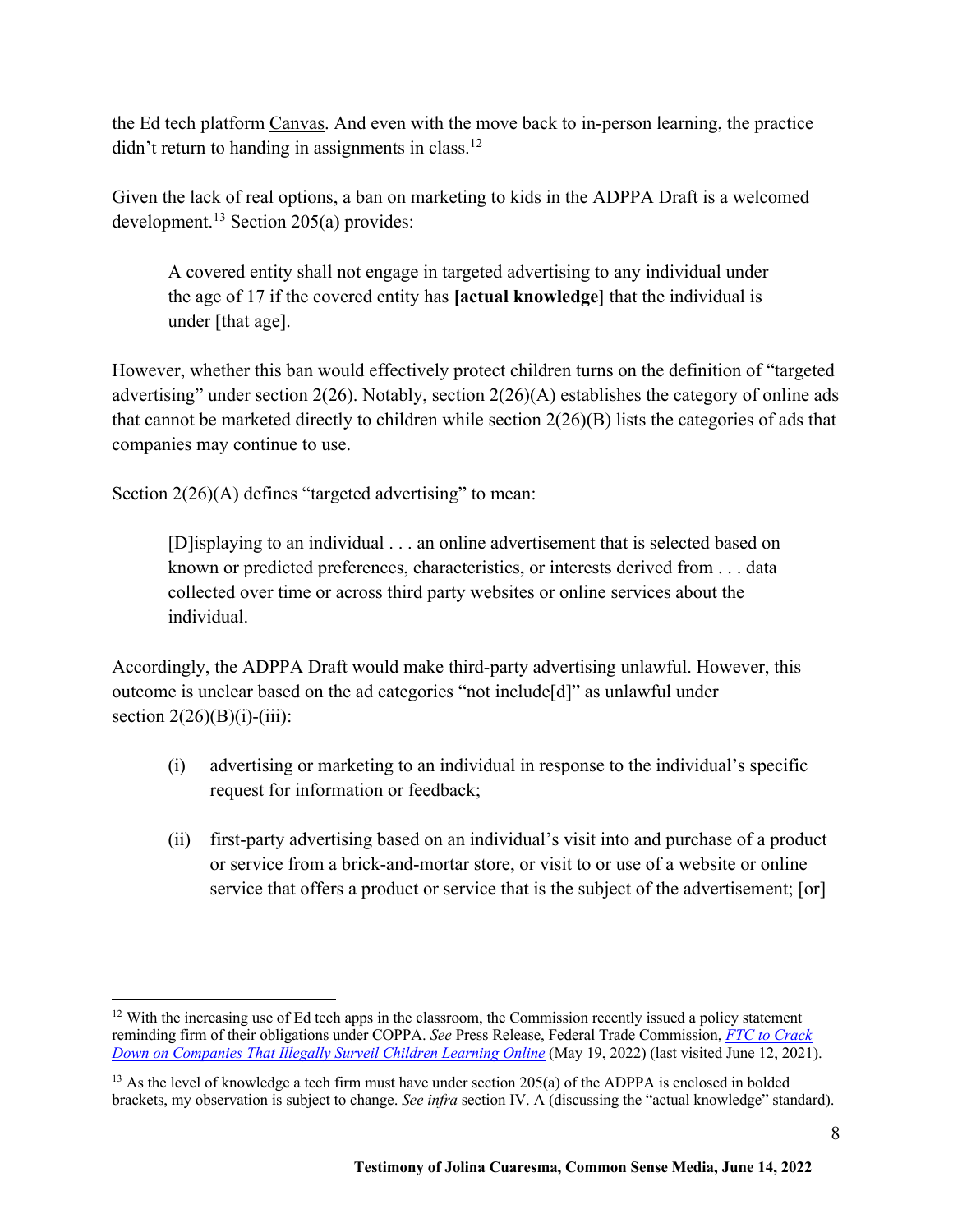(iii) contextual advertising when an advertisement is displayed online [that is related to/based on] the content of the webpage or online service on which the advertisement appears.

Here, section  $2(26)(B)(ii)$  makes clear that the ADPPA Draft makes evident that first-party advertising is lawful. Section 2(26)(B)(iii) permits contextual advertising, but such advertising can be both first- and third-party. Additionally, as drafted, section 2(26)(B)(ii) may also permit first- and third-party.

The text of sections 205(b) and 2(26)(B) of the ADPPA Draft presents an opportunity to provide children with meaningful protections. However, we encourage the committee to clarify whether the legislative proposal contemplates a total ban of third-party advertising or whether the ban is limited in scope.

# **3. The Dedicated Group within the Federal Trade Commission Would Provide Kids and Families Enhanced Protection but Only if the Agency is Properly Funded and Staffed.**

The ADPPA Draft section 205(c) would establish a new department within the Commission, the "Youth Privacy & Marketing Division," (Youth Division) whose sole responsibility is to "address[] the privacy of children and minors, and [the] marketing directed at children and minors." This is a marked improvement over what we have today: no regulatory resources committed entirely to protecting children online.

The ADPPA Draft recognizes the importance of having a dedicated team that focuses entirely on protecting our youth online. Standing up a Youth Division will become increasingly critical to protecting kids and teens from the next wave of emerging technologies. On the horizon is the metaverse, which Mark Zuckerberg describes this way during a Facebook 2Q2021 earnings call:

It's a virtual environment where you can be present with people in digital spaces. You can think of it as an embodied internet that you are inside of rather than just looking at. This is going to be the successor of the mobile internet.

In other words, the metaverse will become as ubiquitous as the internet, which still lacks safeguards. It is hard to imagine children facing graver dangers in the near future. Privacy harms in the metaverse are particularly alarming because these platforms record children's nonverbal biometric data, such as facial and eye movements. This information enables Ad tech companies to track and target individuals' physical desires for commercial exploitation.<sup>14</sup> Common Sense's

<sup>14</sup> Katie Joseff and Nelson Reed, *What are Kids Doing in the Metaverse?*, Common Sense Media (Mar. 23, 2022).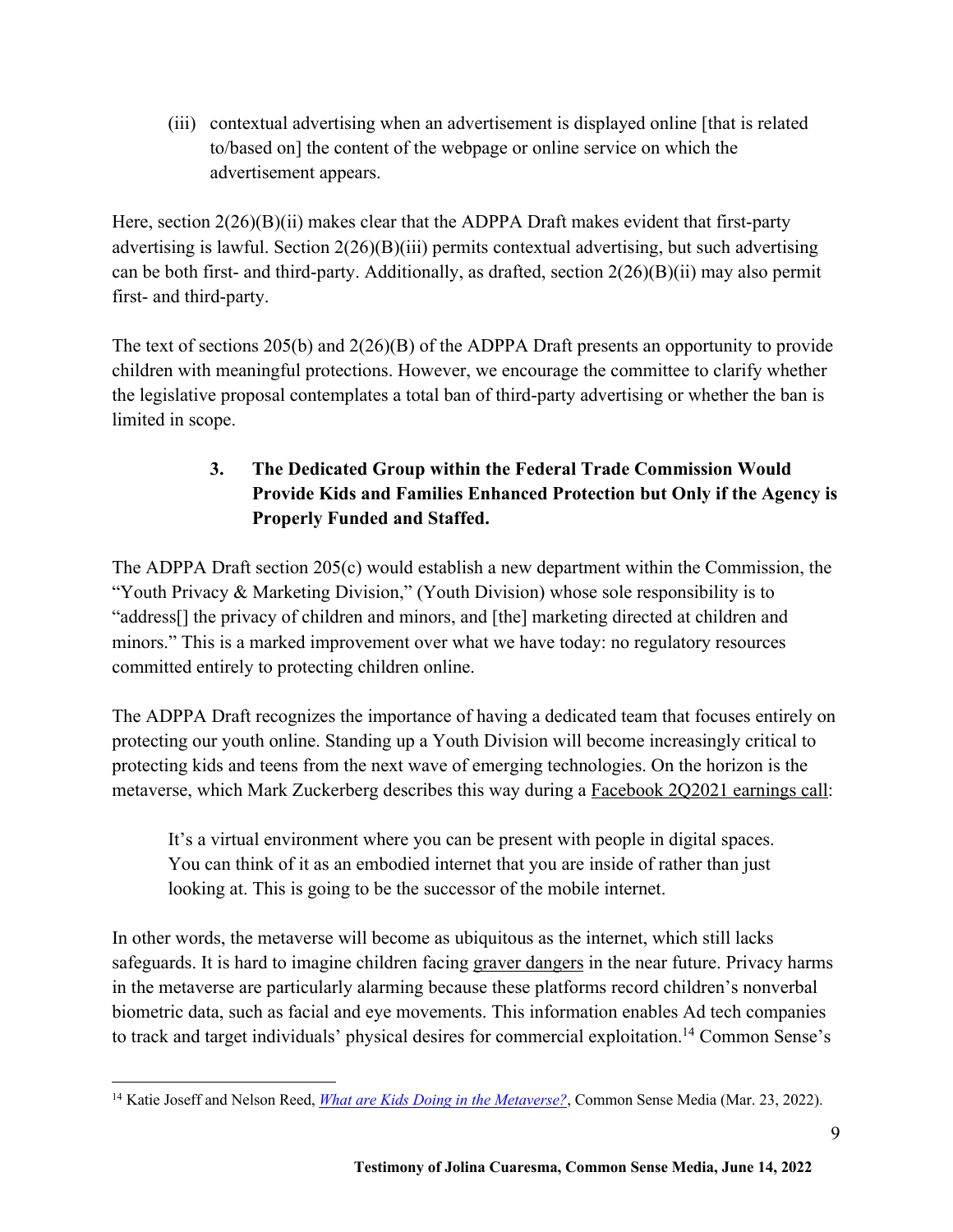own research shows that by spending just 20 minutes in a virtual reality (VR) simulation, individuals involuntarily feed the platform nearly two million unique recordings of their body language. The safety of kids and teens is even more at risk in the universe, where there are virtual strip clubs, sexual grooming, simulated sex acts, and rape threats. With the immersive nature of VR, our youth may experience heightened trauma. The Youth Division must protect our children from existing harmful online content as well as those in a virtual world that is fast approaching.

It is unclear, however, what a new division at the Commission would have the authority to do. Section 205(c) does not identify the scope of what actions it may undertake when "addressing" children's privacy or marketing. If the ADPPA Draft were passed, without any changes specifying the team's authorities, the statute is unlikely to withstand judicial scrutiny on nondelegation grounds.<sup>15</sup> As drafted, it would be no surprise if the Supreme Court were to strike the provision.<sup>16</sup>

It is also clear that the Commission does not have the bandwidth to create this new division given existing resources. To date, Congress has already tasked the agency with enforcing 82 other laws, including the prohibition against unfair and deceptive acts and practices under Section 5 of the Federal Trade Commission Act. Moreover, by legislative design, the Commission is the only independent federal agency tasked with protecting American consumers *and* promoting competitive markets across the economy. This is a critical mission made more difficult to accomplish by the ever-growing mismatch in resources between the Commission and tech companies.<sup>17</sup>

The important new protections under the proposal would be undermined if Congress failed to provide the Commission the additional resources necessary to carry out these new responsibilities. It is well documented that the agency is now and has been for years underfunded and understaffed. As internal email communications show, in addition to a hiring and pay freeze, the Commission brought fewer cases. It makes little sense to task the Commission with

<sup>&</sup>lt;sup>15</sup> Under Article I of the Constitution, "All legislative powers" is vested in Congress. Courts have interpreted this to mean that Congress cannot delegate its authority to other entities, such as regulatory agencies, including the Commission. This judicial interpretation, known as the nondelegation doctrine, was last used to strike down a statute in 1935. To avoid a similar fate, any congressional policy decisions must be reflected in ADPPA's statutory text and Commission need only "fill up the details" to implement the statutory program.

<sup>&</sup>lt;sup>16</sup> In 2019, Justices Gorsuch and Thomas along with Chief Justice Roberts approved reinstating the nondelegation doctrine while Justice Alito expressed interest in doing so. *Gundy vs. United States*, at No. 17-6086 (U.S. June 20, 2019) (last visited June 12, 2022). Justice Kavanaugh would likely agree based on his rulings as a judge on the D.C. Circuit Court of Appeals. *PHH Corp. v. Consumer Fin. Prot. Bureau*, 839 F.3d 1, 12 (D.C. Cir. 2016). Based on her confirmation hearings, Justice Barrett is an originalist, and likely to support this doctrine.

<sup>&</sup>lt;sup>17</sup> In fact, the largest Big Tech companies enjoyed revenues in 2021: \$117.9B at <u>Meta</u> (parent company of Facebook and Instagram), \$257.6B at Alphabet (parent company for Google and YouTube), \$378.3B at Apple, and \$168B at Microsoft.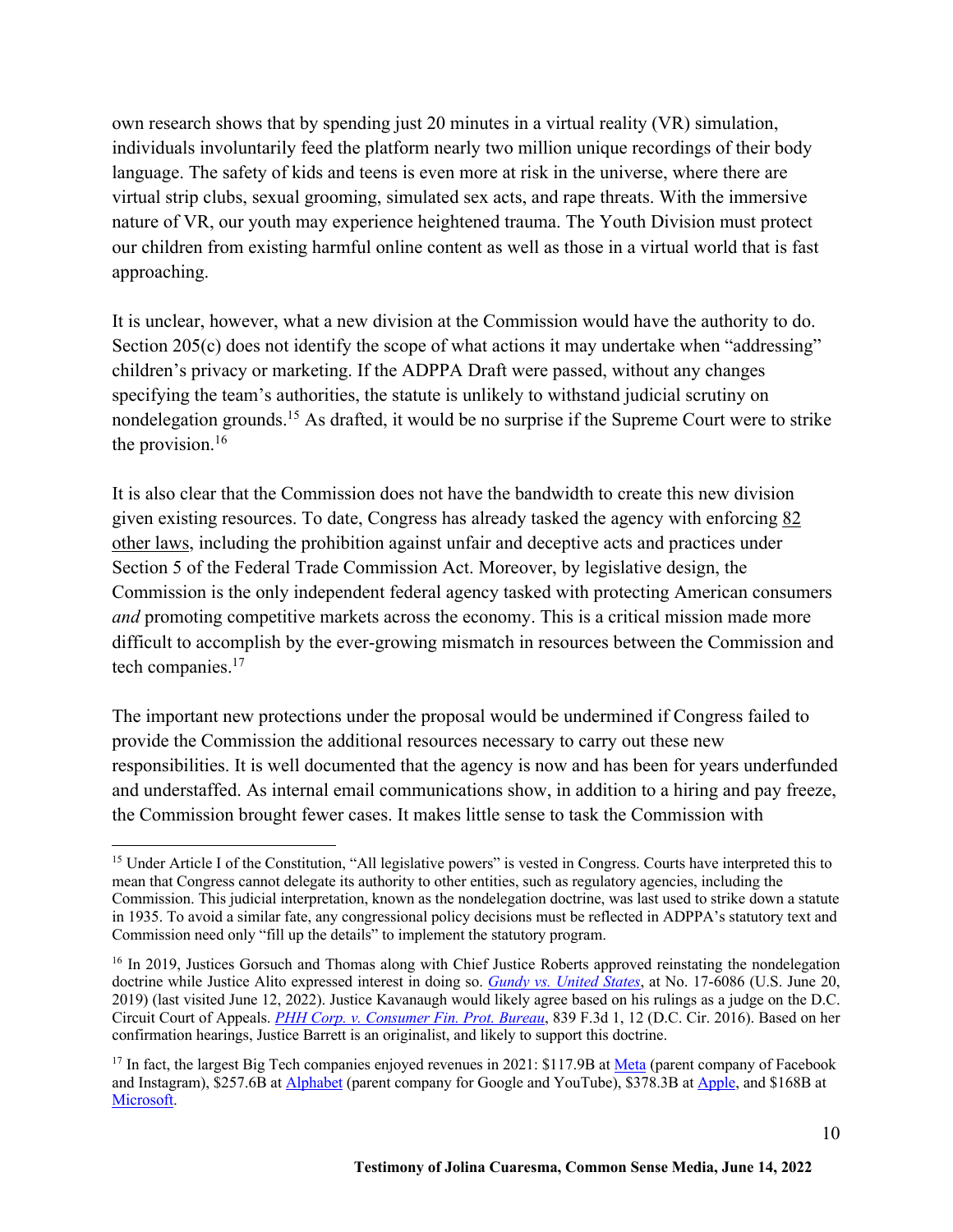implementing another statutory program, especially one as important and as online privacy, without a substantial increase to the agency's budget.<sup>18</sup>

### **IV. Additional Discussion of Changes to the ADPPA Draft are Needed to Ensure Reasonable Protections for Children and Teens.**

### **A. The Knowledge Standard Must be Changed by Closing the Loophole Enabling Companies to Evade Complying with Children's Protections.**

Putting aside that brain development continues well past the teen years, the U.S. Surgeon General Dr. Vivek Murthy's warning about our youth mental health crisis underscores the urgency to ban targeted advertising. During the height of the pandemic, our children were not "homeschooled." We sat them down, placed a computer monitor inches from their face, told them to go online for long stretches of time. Our children were "internet-schooled." They deserve and are entitled to strong online protections. Now, more than ever.

The ADPPA Draft brackets the term "actual knowledge" in section 205(a)'s ban on targeted ads. "Actual knowledge" is the same term found in COPPA, the statute enacted decades before TikTok. Tech platforms are subject to COPPA only when they have "actual knowledge" of an individual's age, making it child's play to evade the statute's compliance requirements. In other words, COPPA does not penalize a tech firm for burying its head in the sand.

Under today's legal framework, websites and apps may turn a blind eye when young people use their services because COPPA does not make it mandatory for firms to make good faith attempt to determine a user's age. At the same time, tech platforms claiming the lack of "actual knowledge" have business models that succeed only when kids use their websites. The most prominent example is YouTube.<sup>19</sup> While touting its popularity with children to prospective advertisers, the company argued that it was not subject to COPPA requirements because it is a "general-audience" site. It refused to acknowledge that portions of its platform, such as toy review videos, were clearly directed to kids under 13.

<sup>18</sup> *Letter to the Appropriations Committees*, Common Sense Media (May 16, 2022).

<sup>&</sup>lt;sup>19</sup> Earlier this year, in March 2022, the Commission ordered WW International (formerly known as Weight Watchers) to destroy the algorithms or AI models it built using personal information collected through its Kurbo healthy eating app from young kids without obtaining parental consent. WW International and Kurbo had marketed the app for use by children as young as eight years old. If the ADPPA Draft were enacted with the "actual knowledge" standard, the Commission would spend its limited resources investigating and bringing actions against wrongdoers view penalties as the cost of doing business.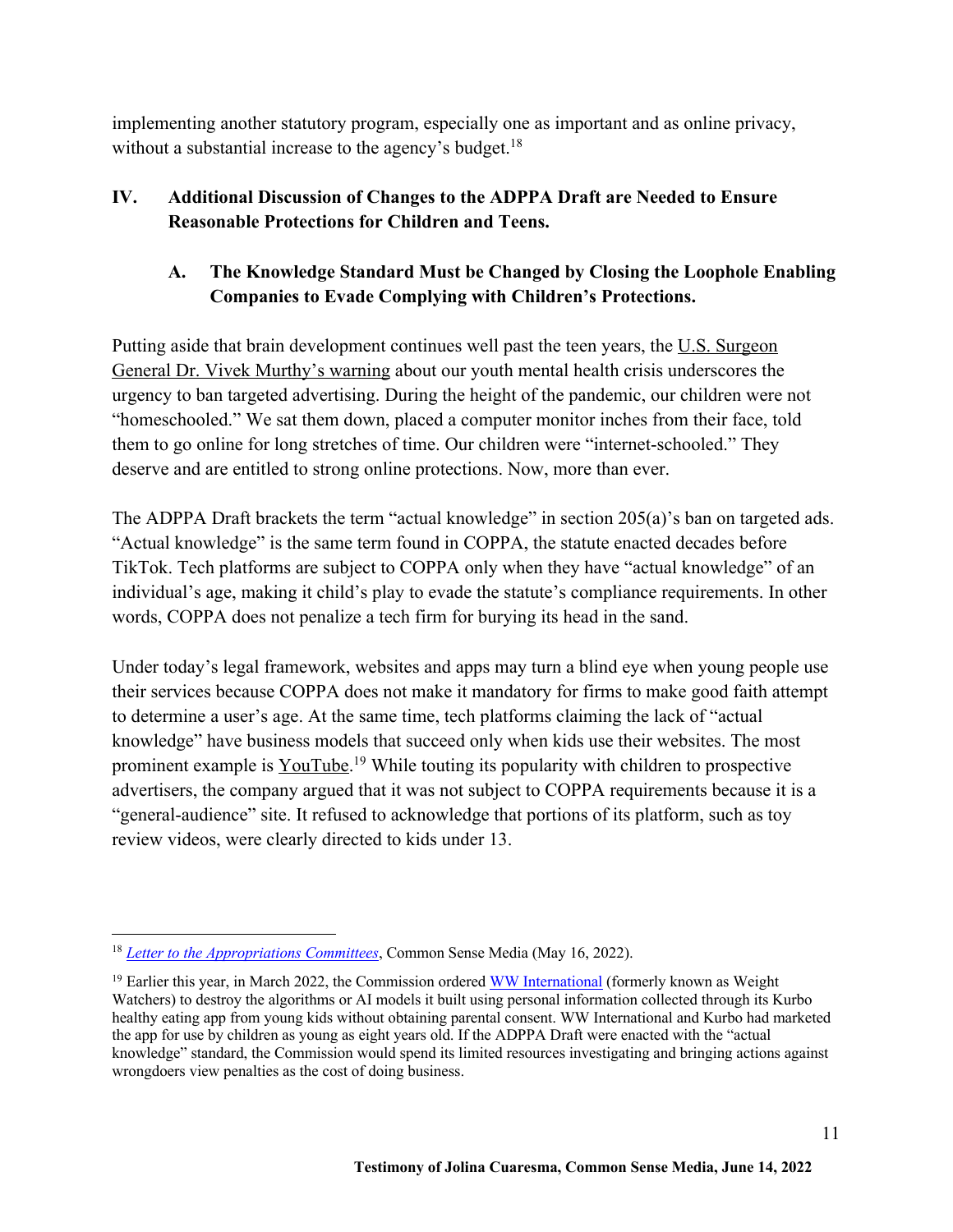To be clear, we are not advocating for strict liability. As children's privacy advocates, we are not interested in encouraging nor do we believe it is necessary for companies to collect even more information. Instead, we ask that this legislative proposal acknowledge that firms collect millions of data points already, and that such data informs them of the age of its users. Put simply, we ask that firms have a legal obligation to use that information, not just in its Marketing Division but also in its Legal Division.

#### **B. The Private Right of Action Waiting Period Should Be Shortened and Simplified So Consumers Can Obtain Deserved Relief.**

We are encouraged that like other federal consumer protection statutes, the ADPPA Draft provides for a private right of action (PRA). However, we raise a few concerns for the committee's review.

We are unaware of Congress delaying the enforcement of its statutory mandates for more than two years. To be sure, there are consumer protection statutes that establish a PRA that becomes effective after the statute's enactment date. These statutes, however, provide that the period between the effective date of the PRA (along with other provisions of the statute) and the statute's enactment date ranges from 120 days to eighteen months.<sup>20</sup> Shortening the waiting period would better align the ADPPA Draft to other consumer protection statutes of its kind.

In addition, certain aspects of the ADPPA Draft's enforcement framework may prove burdensome for harmed consumers. For example, section 403(a)(3) requires individuals to first notify the Commission and the state attorney general of their intent to file a PRA. They must wait 60 days to provide these offices time to evaluate whether to bring a government action. When the Commission opts to enforce the statute, individuals are unlikely to recover compensatory damages.21 And while there are other sections that merit the committee's review,

<sup>&</sup>lt;sup>20</sup> The Gramm-Leach-Bliley Act, (Financial Services Modernization Act of 1999), represents the last time Congress acknowledged privacy concerns regarding consumer information. It went into effect "120 days after the date of the enactment of this Act." (Pub. L. No. 106-102, 113 Stat. 1385). The Fair Credit Reporting Act took effect "upon the expiration of one hundred and eighty days following the date of its enactment." (Pub. L. No. 91-508, 84 Stat. 1136). The Fair Debt Collection Practices Act took effect "upon the expiration of six months after the date of its enactment." (Pub. L. No. 95-109, 91 Stat. 883). When the Equal Credit Opportunity Act was first enacted, it took effect "upon the expiration of one year after the date of its enactment." (Pub. L. No. 83-495, 88 Stat. 1525). Similarly, the ECOA Amendments of 1976 took effect "12 months after the date of enactment." (Pub. L. No. 94- 239, 90 Stat. 255). Like the ECOA, the Consumer Leasing Act took effect "one year after the date of its enactment." (Pub. L. No. 94-240, 90 Stat. 261). The Electronic Fund Transfer Act took effect "upon the expiration of eighteen months from the date of its enactment, except that sections 909 and 911 [took] effect upon the expiration of ninety days after the date of enactment." (Pub. L. No. 95-630, 92 Stat. 3741). Section 909 pertains to consumer liability for unauthorized transfers while section 911 deals with the issuance of credit cards.

<sup>&</sup>lt;sup>21</sup> See AMG Capital Mgmt., LLC v. Fed. Trade Comm'n, 593 U.S. (2021) (holding that section 13(b) of the FTC Act does not extend the Commission's authority to obtaining monetary relief for victims). Since the Court's